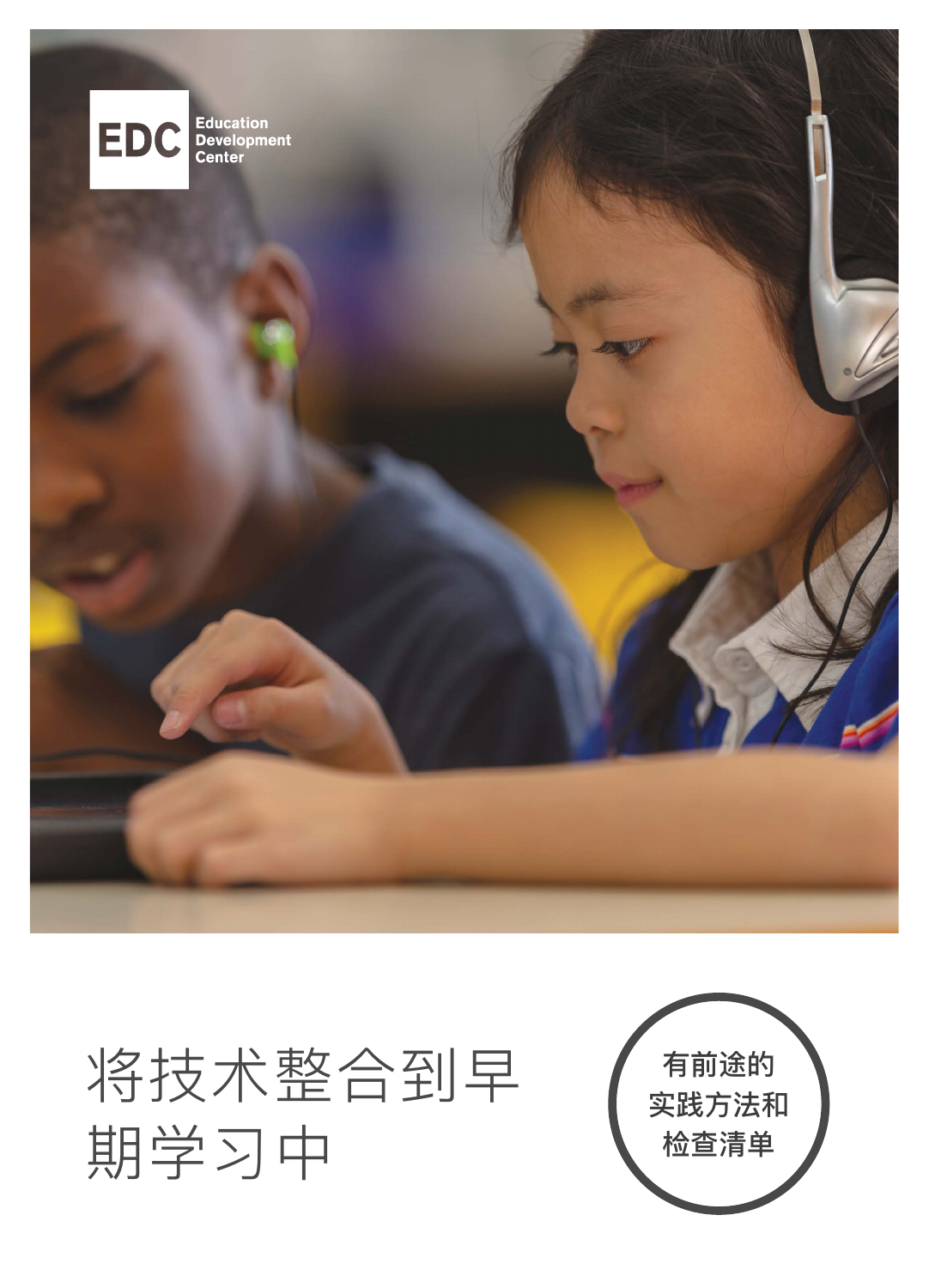### 有前途的实践方法

您是否曾经考虑在您的幼儿园课堂中将平板电 脑或台式机等科技设备用作教学工具?

或许您不确定如何以适合儿童年龄的方式在您 的课堂中使用这些科技设备。或者,您已经在 课堂中使用科技设备,但希望详细了解如何让 儿童们以更有意义的方式使用这些设备。我们 收集了很多经过证实的建议,您可以将这些建 议用作指导,以帮助您成功将科技设备整合到 您的课堂中。

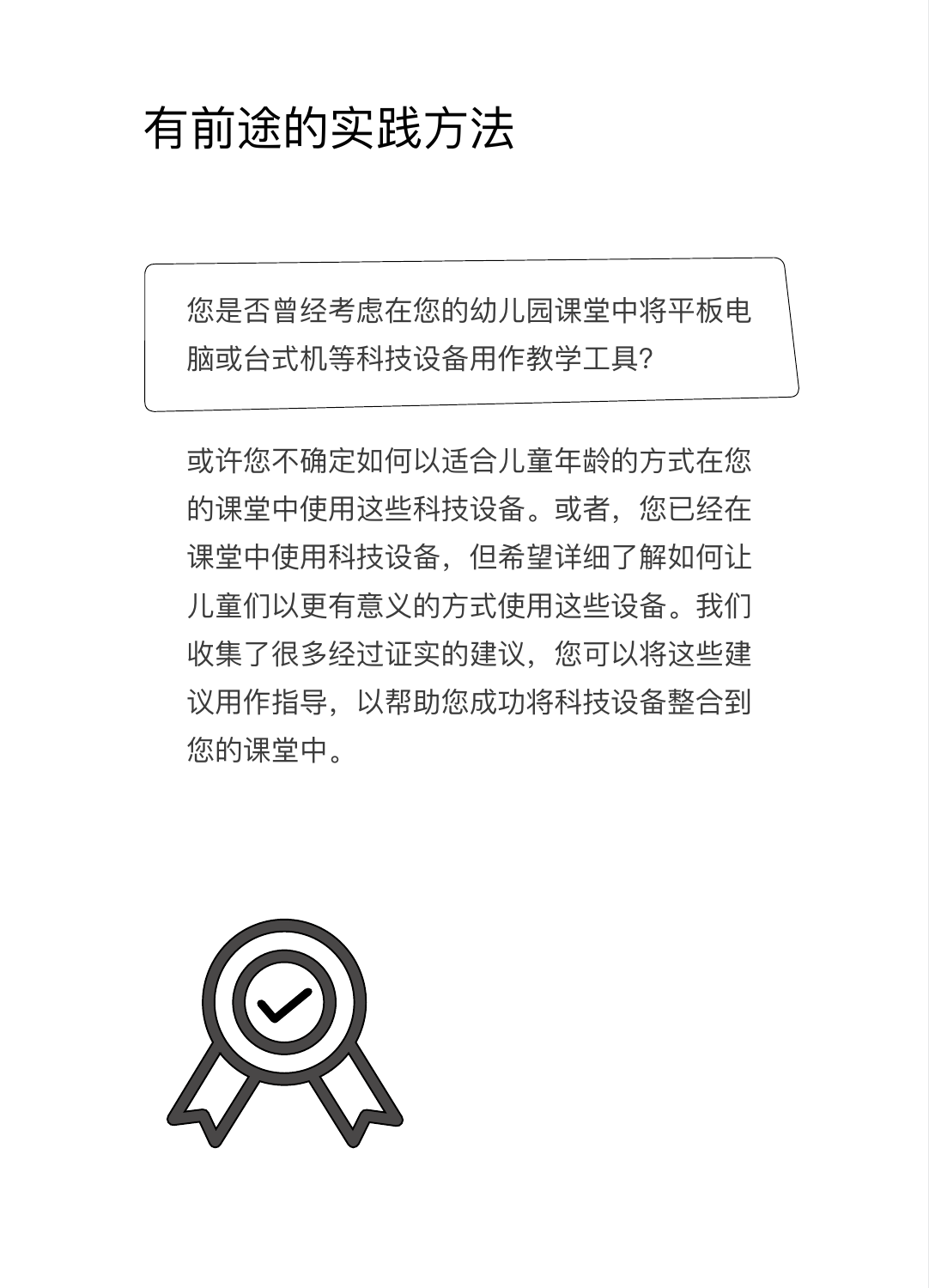# 在开始之前,请考虑您的课 **1** 堂和您的目标

在选择任何设备、软件或应用程序之前,一定要考虑要使用这些资源的儿童的 发育水平和年龄。作为一名教师,您最清楚您的学习目标以及如何帮助儿童实 现这些目标。在允许儿童独自使用设备之前,请说明如何护理和使用这些设 备。当儿童能够越来越熟练地操作设备之后,您可以逐渐放手,让他们独自使 用这些设备。



此外,您还必须首先预览要在课堂中使用的应用软件、程序或游 戏,然后再将它们交给儿童们使用。例如,在您自己的设备上试 玩游戏,以了解您教导的儿童在玩游戏时会经历什么。这样有助 于您了解儿童要参与的活动以及科技设备是否或如何提供反馈。 您可以利用这些信息来预测儿童们将会面临哪些挑战以及他们

在使用应用软件、程序或游戏时可能需要哪些帮助。您也可以屏蔽任何数字资 源,以确保它们具有适当的内容并且适合儿童的年龄,并为设备启用所有的家 长控制和广告屏蔽插件,以防止儿童们看到有害的内容。

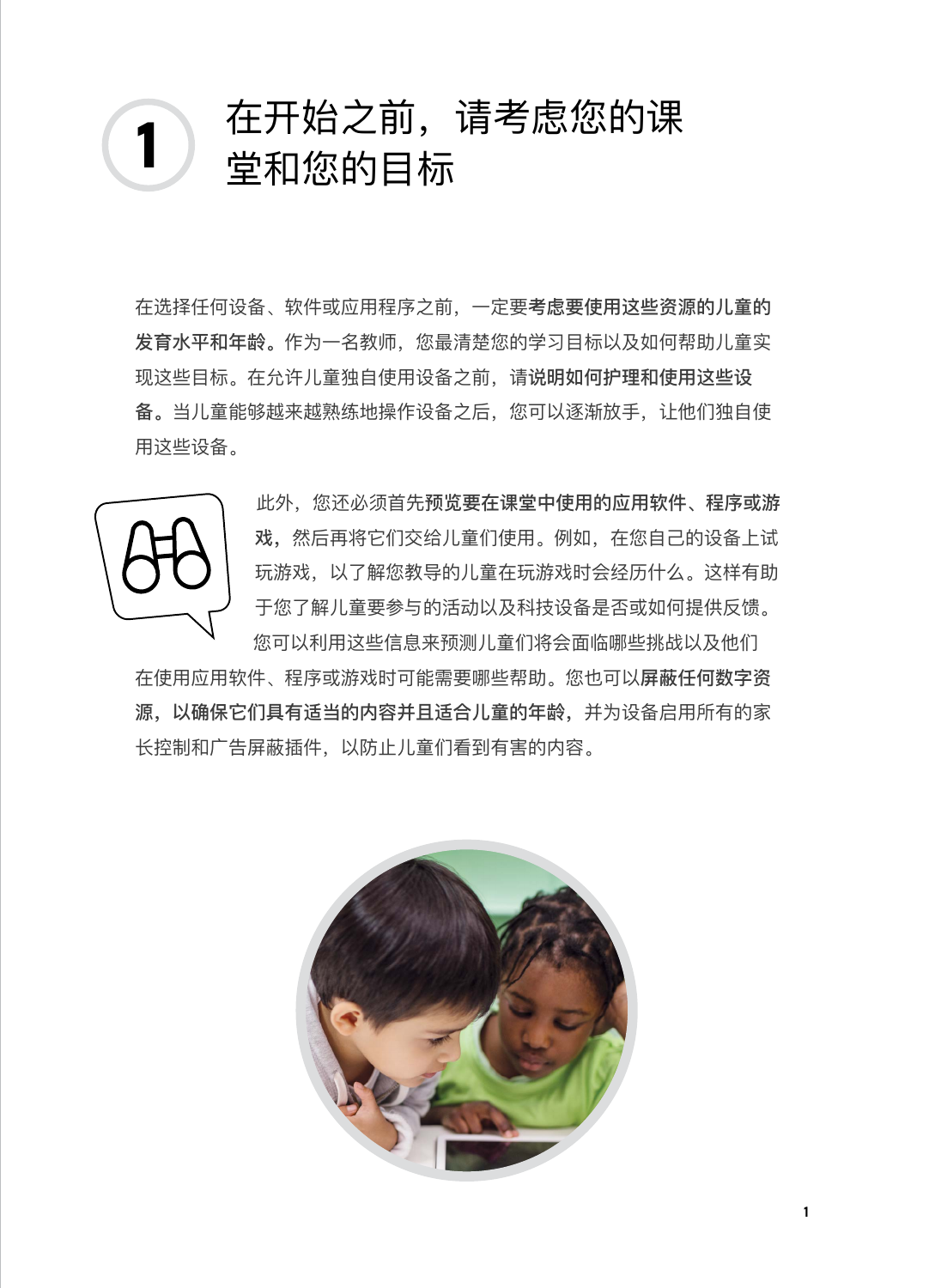

由于幼童从热情、积极回应的看护人那里学到的东西最多,因此使用的科技设备 应当能够发展这样的关系。对于儿童们使用的科技设备,其中一个最大的顾虑是 它会取代人际交流,或者儿童会失去与同伴和老师合作以及向他们学习的机会。 不能让科技设备取代早期教育的其他重要活动,例如创造性游戏、探索、社会交 际或对话,这一点非常重要。应当尽可能利用数字工具让儿童更多地参与这些童 年活动。例如,试着找一些鼓励至少两名儿童一起玩的游戏,或者鼓励儿童在玩 游戏或使用程序时讨论他们在做什么。

当儿童在独自使用设备时,您可以通过几种方式持续与儿童互动。例如,尽量在 儿童使用设备之前和之后与儿童交谈。考虑向儿童询问开放式问题:他们在使用 设备做什么,并鼓励他们将这一活动与其他的课堂经历联系起来。例如, "你在这个游戏里用这样的方式把形状收集到篮筐里,我觉得很好。这让我想起 了我们昨天在游乐场收集橡子的情景。你能不能告诉我你把哪些形状放到篮筐 里、把哪些形状留在篮筐外了?"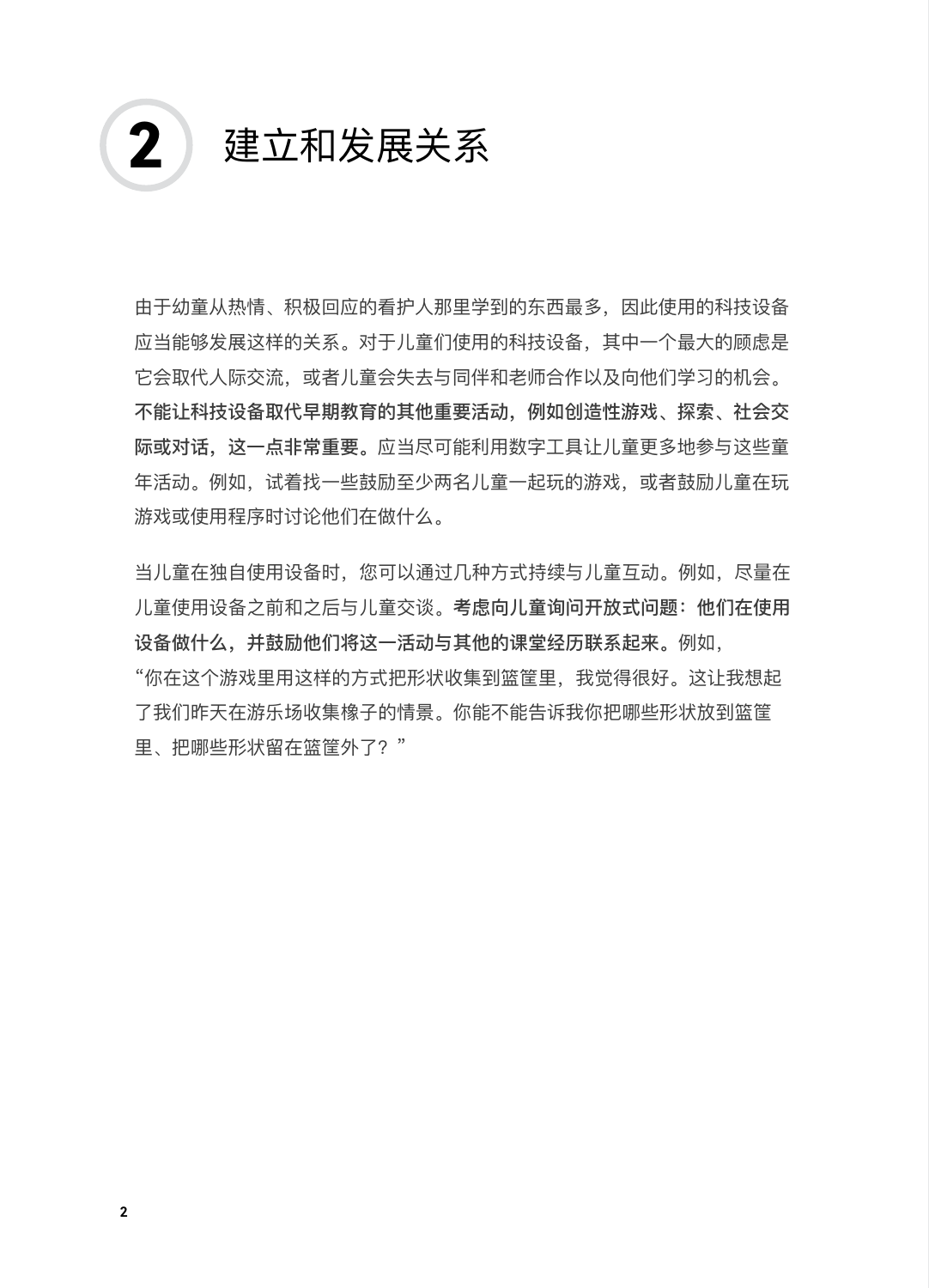使用科技设备的另一种有效方法是将其用作沟通工具,与您教导的儿童的家人 进行交流。例如,您可以向儿童的家人发送您拍下的儿童作业或艺术作品照片 或者儿童在戏剧场的表演视频。这些视觉素材能够让家人参与儿童的教育并使 家人有机会与他们的孩子讨论日常活动,因此有助于增强家庭与学校之间的合 作关系。当向儿童的家人发送通知或信函时,您也可以在科技设备上利用一些 资源将文件翻译成儿童的家庭语言,从而加强家庭与学校之间的联系。



最后,请考虑向家庭发送一封信函,说明您在课堂中使用科技设备的目的,以 便让父母认可您的这种做法。您也可以和他们讨论您将如何在课堂中使用科技 设备,并在与儿童的父母会晤时提供范例。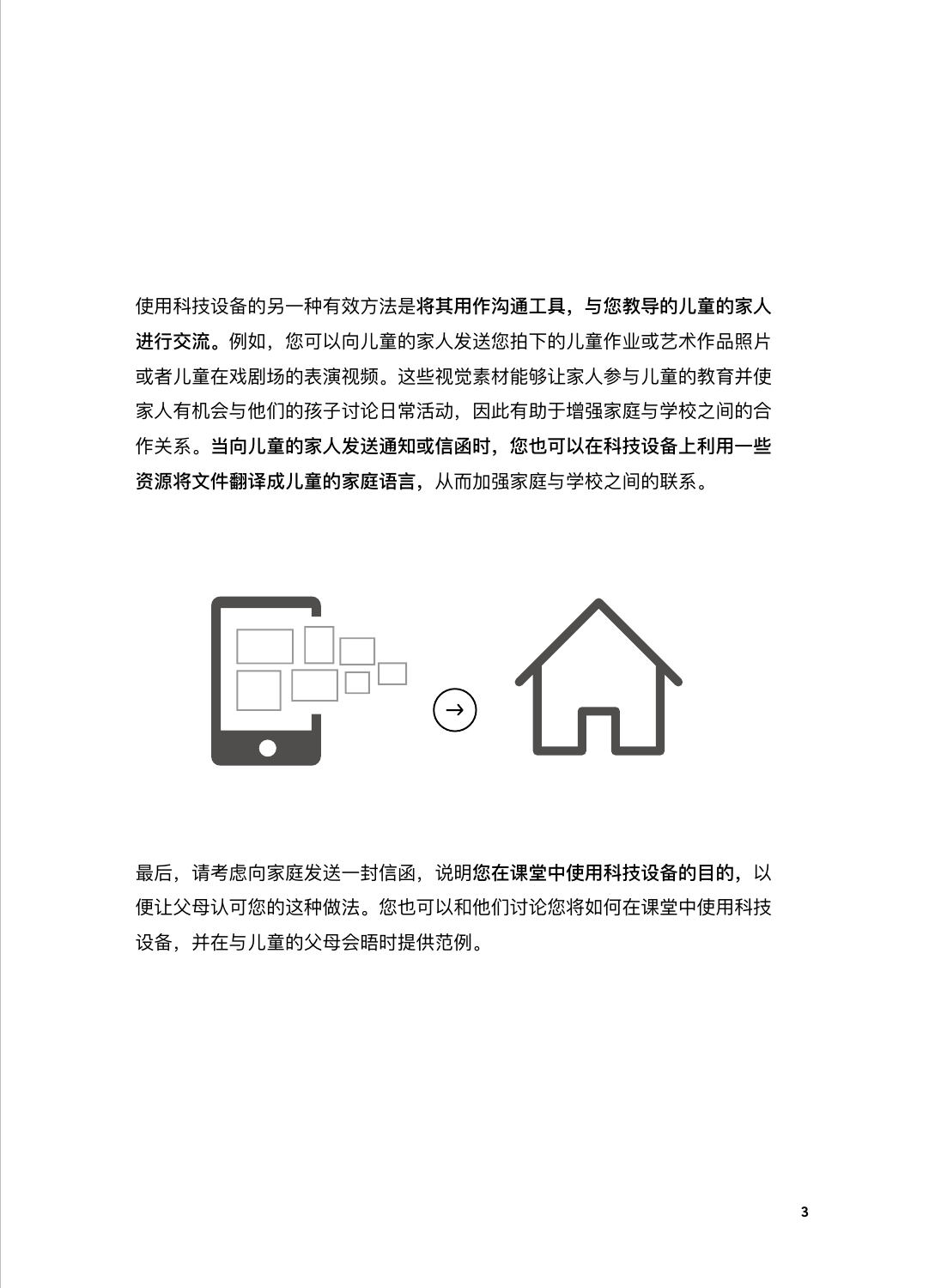

让儿童像分享其他学习资料那样与教师、家人以及课堂中的其他儿童分享自己在 科技设备上的学习经历。让儿童和同伴们一起而不是独自使用数字资源,事实证 明,这样更有利于儿童们参与和学习。例如,如果您在和儿童一起观看计算机上 的视频,请考虑不时中断,以便询问他们在观看什么,或者让他们与另一项非数 字活动建立联系。这类似于在向幼童朗读故事时停下来询问问题,以便让儿童们 有机会进行分享和学习。您可以讨论儿童们在设备上开展的活动与课堂中的某件 事,例如在当天的早会上讨论的主题,有哪些联系,或者他们观看的内容与他们的 家庭生活有哪些不同,例如居住在城市与居住在乡村的区别。

让儿童与伙伴合作也是促进合作的一种有效方法。您可以在课堂中划出一个空 间,例如带有板凳的桌子,以便让儿童们一起使用科技设备。当儿童们观看屏幕 时,请考虑让他们与一名同学或一名成年人配对,以便能够一起观看、倾听和讨 论这一共同经历。您也可以设计一些数字项目,例如制作一个纪念册并在其中加 入每个儿童在公园玩寻物游戏时拍摄的数码照片,以便让儿童们在小组中开展合 作并通过这种交际方式进行学习。运用这些合作策略可以帮助儿童们培养重要的 语言技能和社交技能。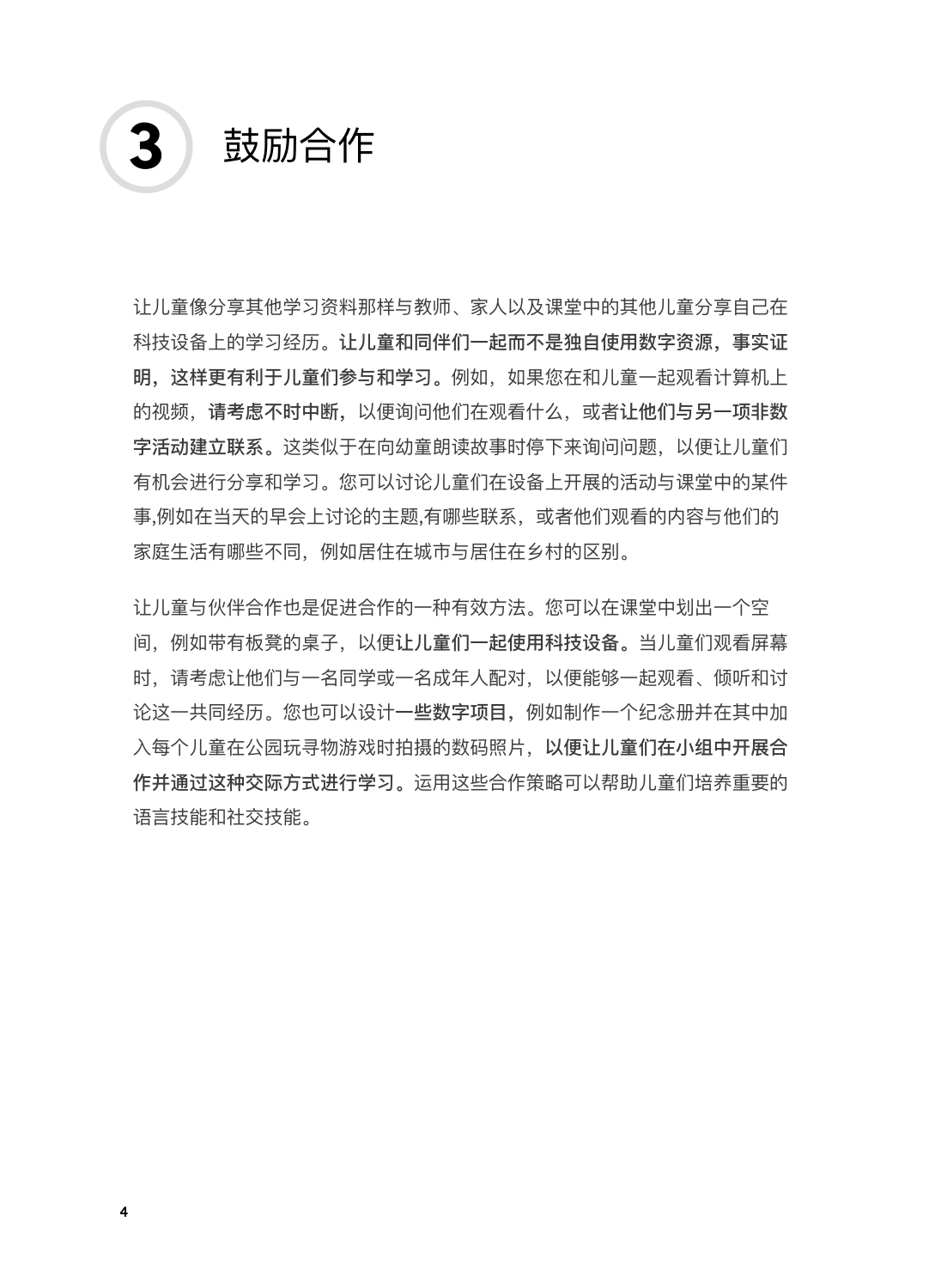

有很多数字应用软件、程序和游戏只允许儿童按原样使用内容或游戏,但也 有多种开放式数字工具为儿童们提供了富有创意和探索精神的使用方法,这 些数字工具包括照相机、绘画软件和讲故事工具等等。鼓励儿童在课堂中积 极使用这些富有创意的工具。例如,儿童可以使用数码相机拍摄身边的形



状,并将自己的发现发布在纪念册中。他们也可以为自己的真 实体验(例如户外游戏或戏剧表演)录制和分享图像、视频和 声音。通过保存录制的这些内容,儿童们可以在将来与成年人 和同伴们一起重新探索和分享这些内容。最后,您可以让儿童 利用绘画和绘图软件为自己的家庭绘制图片。幼童们可以像使 用纸张、 记号笔、粘土和其他工艺材料那样创造性地使用这些类型的开

放式技术工具。

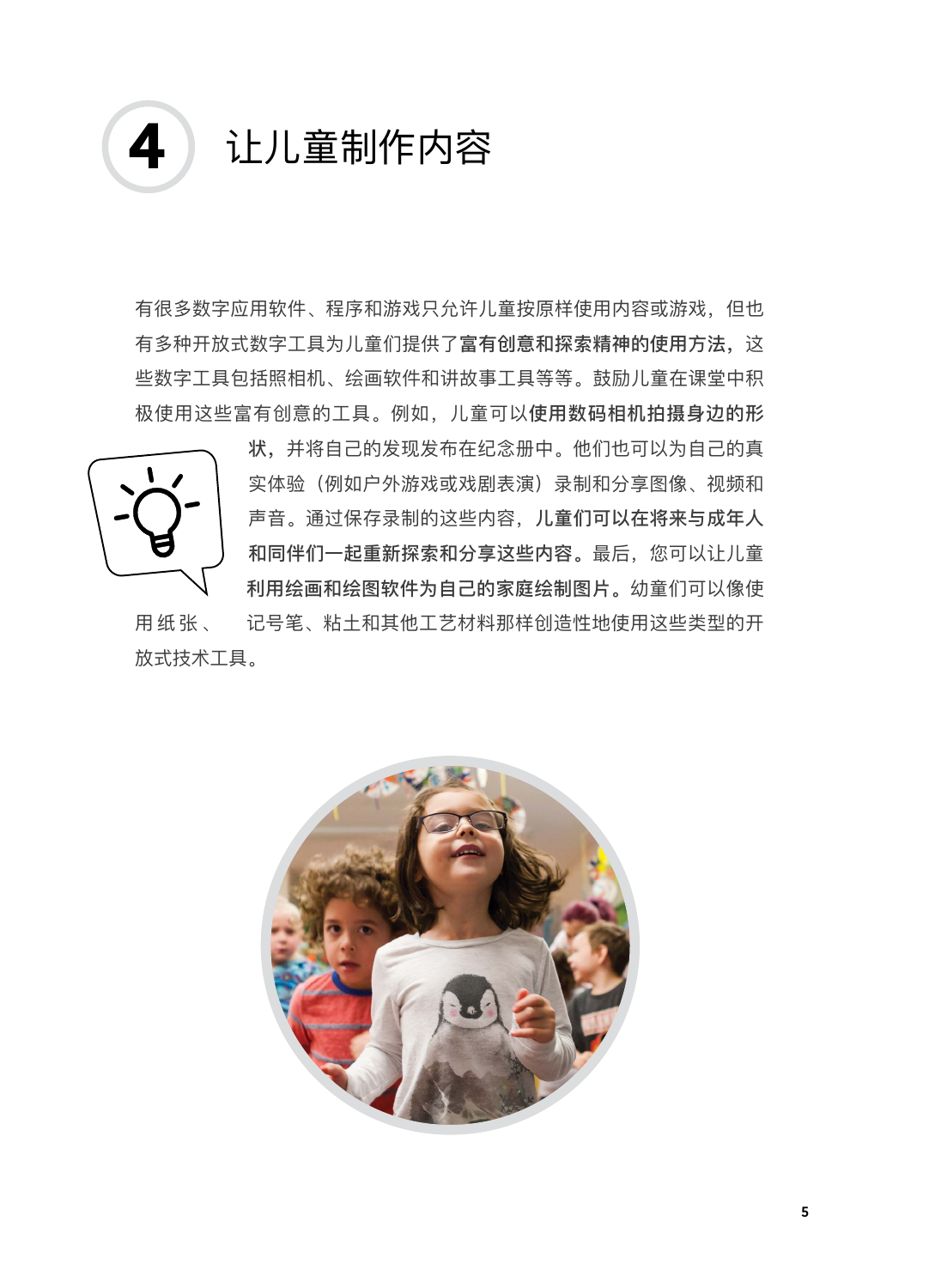

试着找出并使用文化回应数字资源。这些资源的内容应当能够反映您教导的儿童 的各种背景。您一定要了解您教导的家庭和儿童的家庭语言和文化,原因在于您 的这一行为会传达这样一个信息:他们所拥有的不同背景和文化是一个宝贵的知 识源泉。随后,您可以在教学活动中利用这些信息与儿童的家庭文化和价值观建 立联系。选择来自多种不同文化的音乐视频和音频样本,以便在课堂上播放。试 着选择能够展示人类多样性但又不落入俗套的视频和应用软件。您也可以利用科 技设备将常用的课堂单词翻译成儿童的家庭语言,以便在课堂上使用。

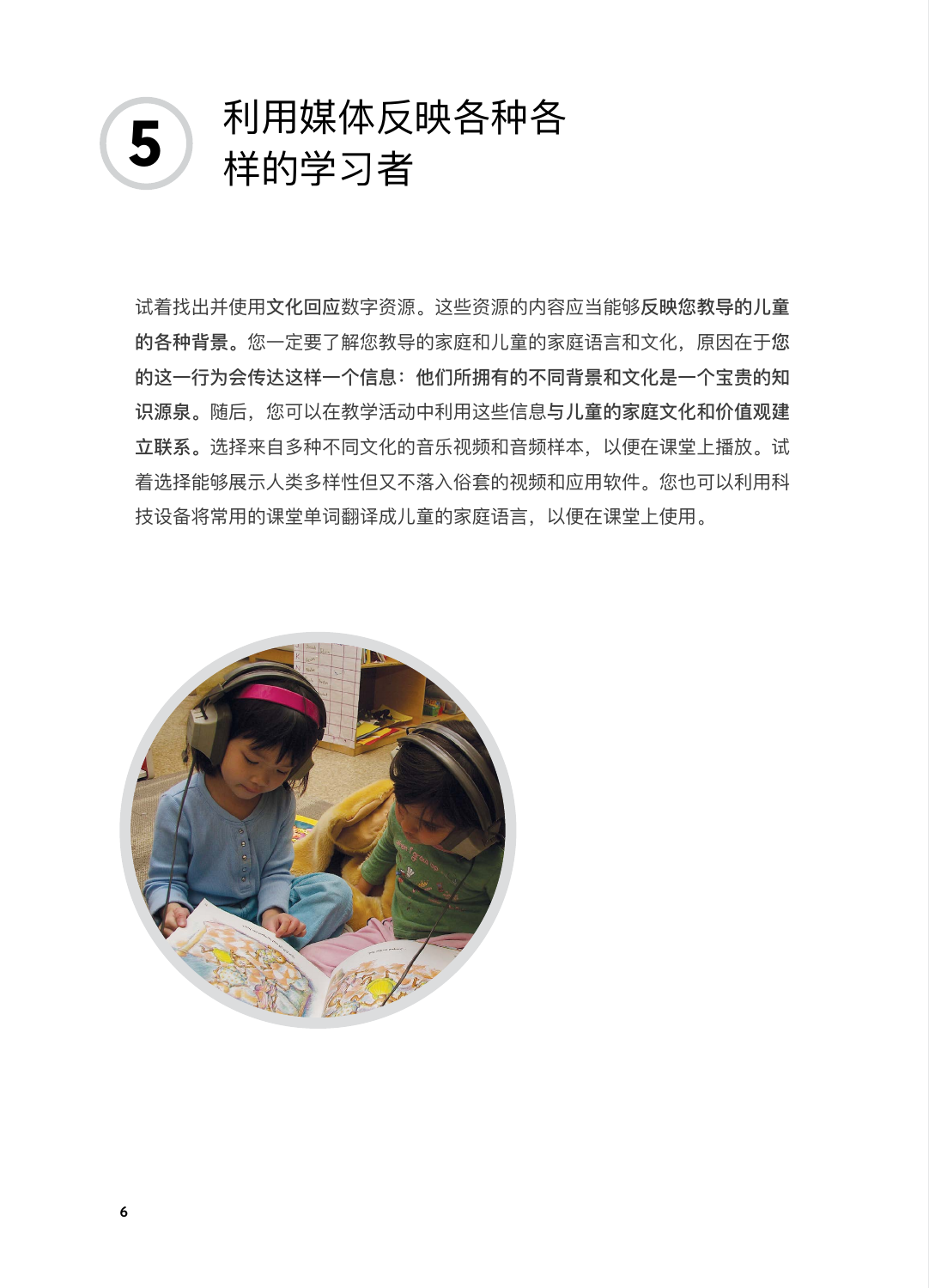在帮助幼童学习方面,技术工具大有潜力可挖。当 决定如何在早期小学课堂中使用数字工具时,研究 人员和其他教育专家建议您记住下面这五种理念:

- 考虑您为儿童设定的目标,并在科技设备的帮助下实现 这些目标 **1**
- 利用科技设备促进儿童与儿童之间、教师与儿童之间以 及家庭的关系和交流 **2**
- 鼓励儿童在使用科技设备时进行合作和交流 **3**
- 寻找机会让儿童成为创造者,而不是仅仅成为数字内容 的消费者 **4**
- 在课堂中采用涉及多种文化和价值观的文化回应资料 **5**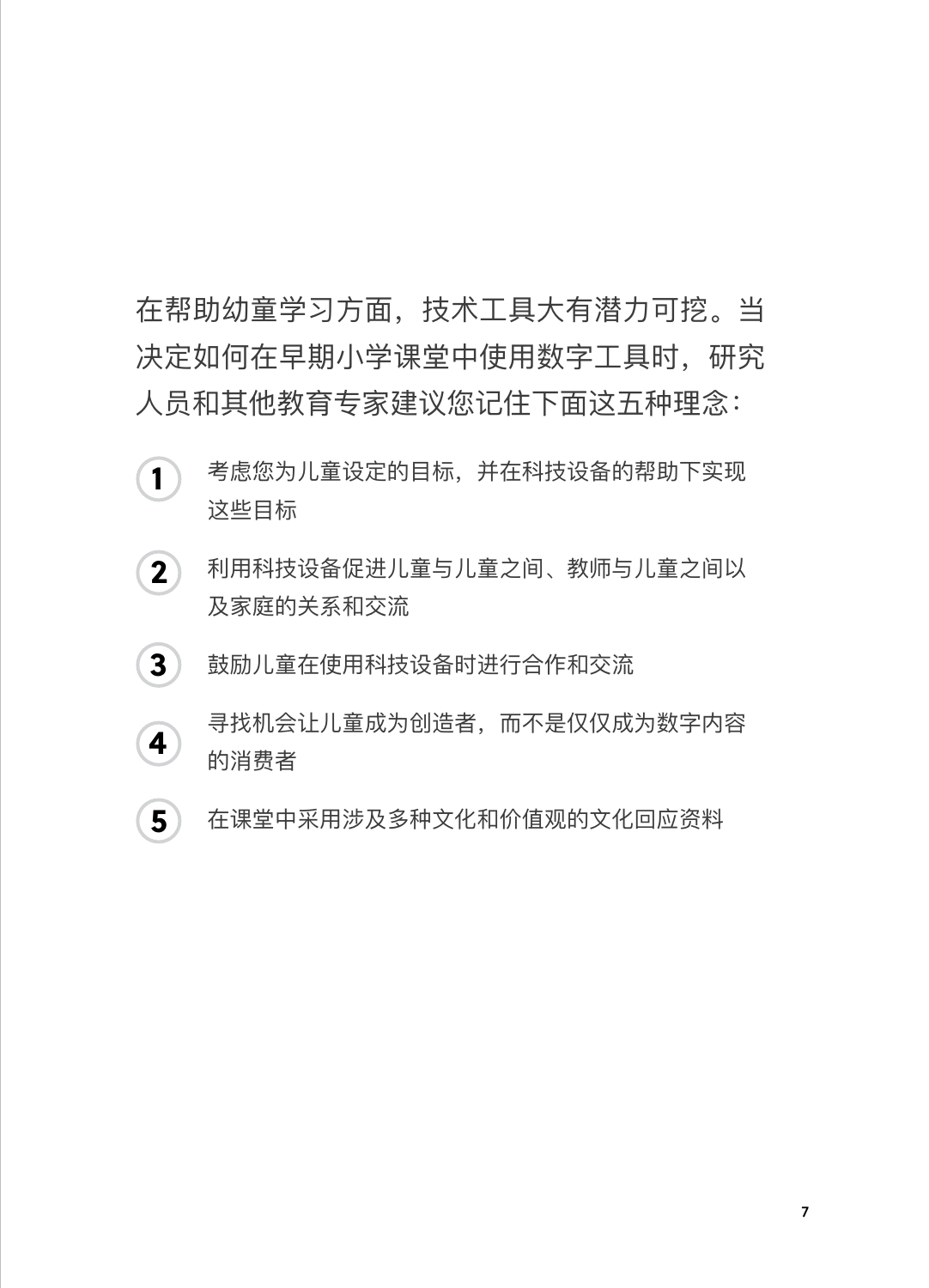#### 参考书目

美国儿科学会 (AAP) 沟通和媒体委员会 (2016 年)。Media and young minds(媒体和年轻 人的思想),*Pediatrics 138*(5)。摘自

Donohue, C.(2014 年)。Technology in the early years ...It's about relationships(在早期教育中使用科 技设备... 目的是建立关系)。*Child Care Information Exchange*,*219*,70-71。

Donohue, C. 和 Schomburg, R.

(2017 年)。Technology and interactive media in early childhood programs: What we've learned from five years of research, policy, and practice

(早期教育计划中使用的科技设备和交互式媒体: 我们从为期五年的研究、政策和实践中学到了 什么)。*Young Children*,*72*(4),72-78。摘自:

Gay, G.(2010 年)。Pedagogical potential of cultural responsiveness(文化回应的教学 潜力)。*Culturally responsive teaching: Theory, research, and practice*(第 2 版,第 22-45 页)。 新泽西州纽约:教师学院出版社。

Hernandez, M. W.、Estrera, E.、Markovitz, C. E.、Muyskens, P.、Bartley, G.、Bollman, K. ... Silberglitt, B.(2015 年)。*Uses of technology to support early childhood practice*(OPRE 报 告,2015-38。)华盛顿特区:计划、研究和评估办公 室;儿童和家庭管理局;美国健康和人类服务部。

Hirsh-Pasek, K., Zosh, J. M., Golinkoff, R. M., Gray, J. H., Robb, M .B., & Kaufman, J. (2015). Putting education in "educational" apps: Lessons from the science of learning (利用教育类应用促 进教学: 学习科学的启发), 选自 Psychological Science in the Public Interest(《公共利益心理学》),16(1), 3–34。

Israelson, M. H. (2015). The app map: A tool for systematic evaluation of apps for early literacy learning(应用分析图:对早期识字学习应用进行系 统评估的工具),选自 The Reading Teacher

(《阅读教师》),69(3), 339–349。美国国 家幼童教育学会 (NAEYC) 以及圣文森特学院的 弗雷德·罗杰斯早期学习和儿童媒体中心。

(2012 年)。*Technology and interactive media as tools in early childhood programs serving children from birth through age 8*。摘自:

Nemeth, K. N.(2015 年)。Technology to support dual language learners(用于支持双语学习者的科技 设备)。C. Donohue (Ed.),*Technology and digital media in the early years: Tools for teaching and learning*(第 115-128 页)。Doi:9781317931102

Nemeth, K. N. 和 Simon, F. S.(2013 年)。Using technology as a teaching tool for dual language learners in preschool through grade 3(对 3 年级 以下的幼儿园双语学习者使用科技设备作为教学 工具)。Young Children,68(1),48-52。

Paciga, K. A. 和 Donohue, C. (2017年)。 *Technology and interactive media for young children: A whole child approach connecting the vision of Fred Rogers with research and practice*。 宾夕法尼亚州拉特罗布:圣文森特学院的弗雷德· 罗杰斯早期学习和儿童媒体中心。

Robb, M., Catalano, R., Smith, T., Polojac, S., Figlar, M., Minzenberg, B., & Schomburg, R. (2013). Checklist for identifying exemplary uses of technology and interactive media for early learning(检查清单:如何确定在早期学习中使用科 技设备和交互式媒体的典范)。

美国教育部、教育技术办公室。(2016 年)。*Policy Brief on Early Learning and Use of Technology*。 华盛顿特区:作者。